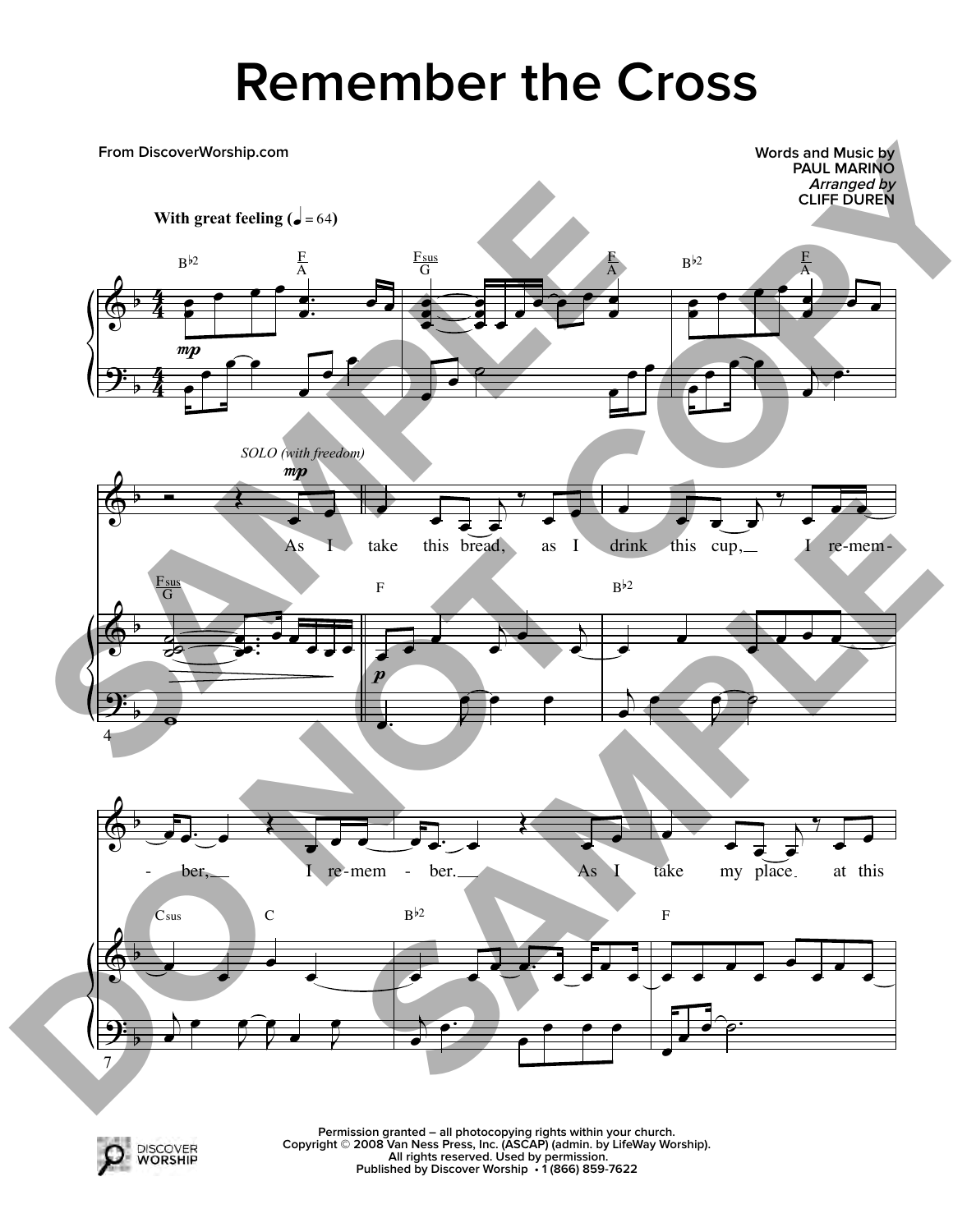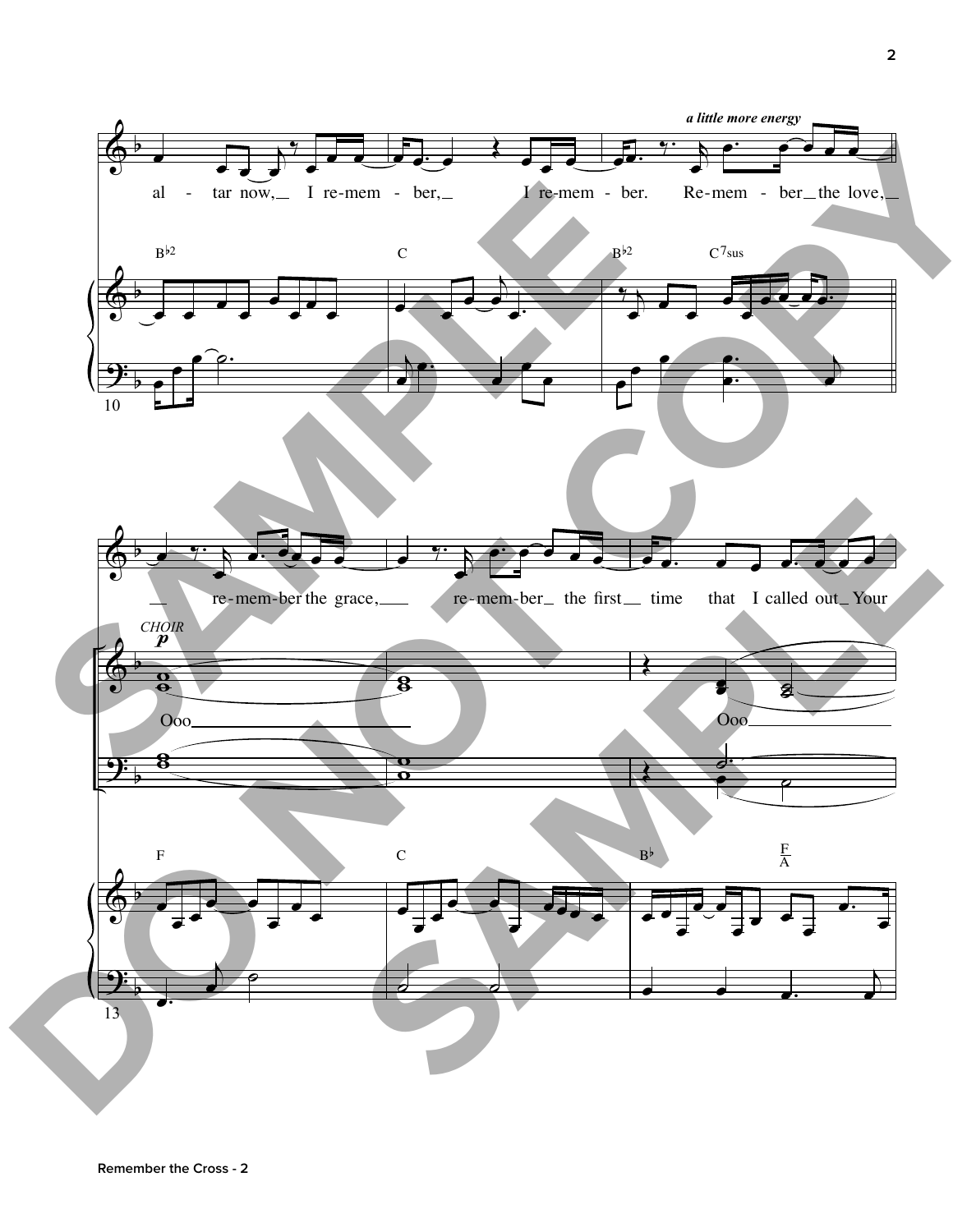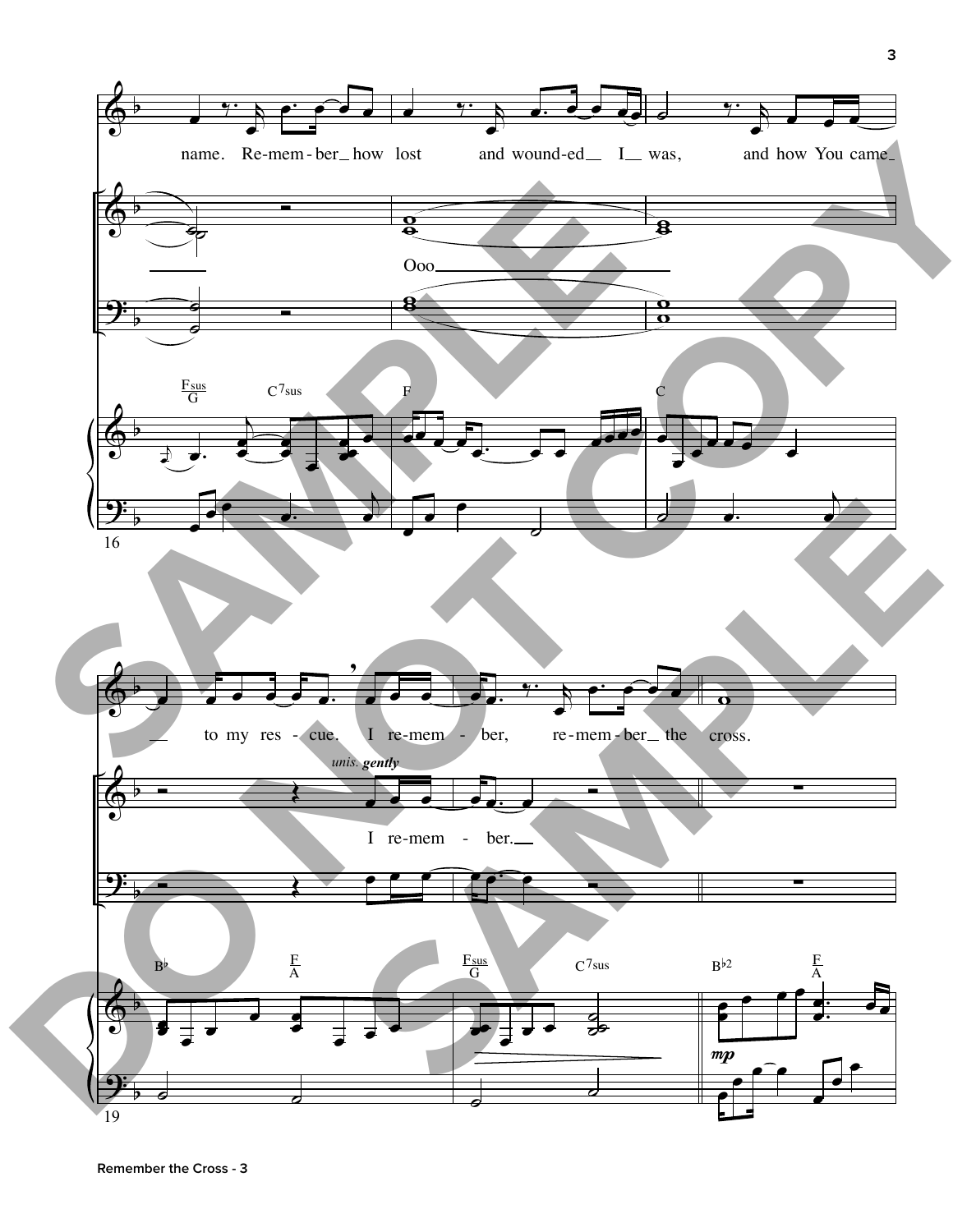

**Remember the Cross - 4**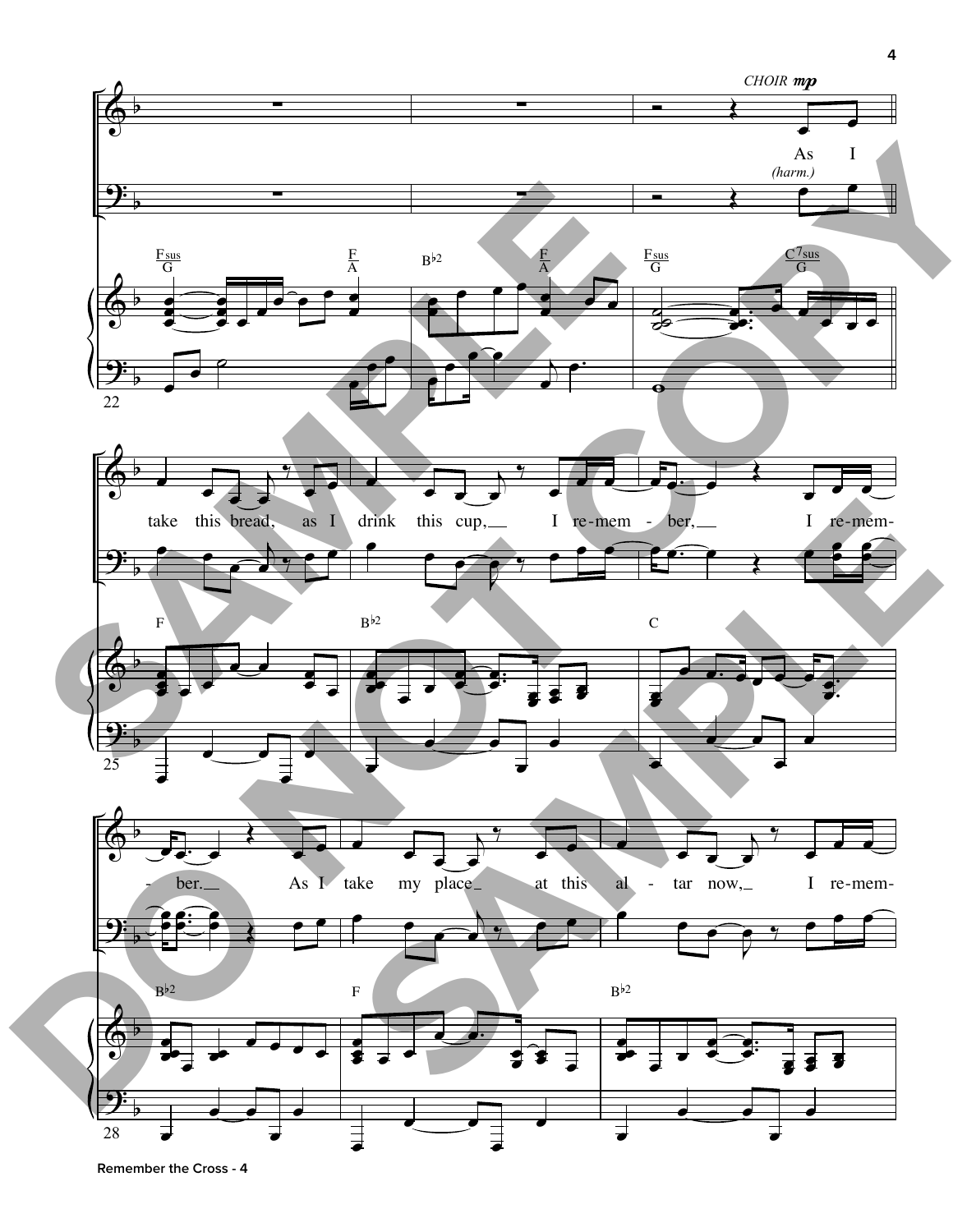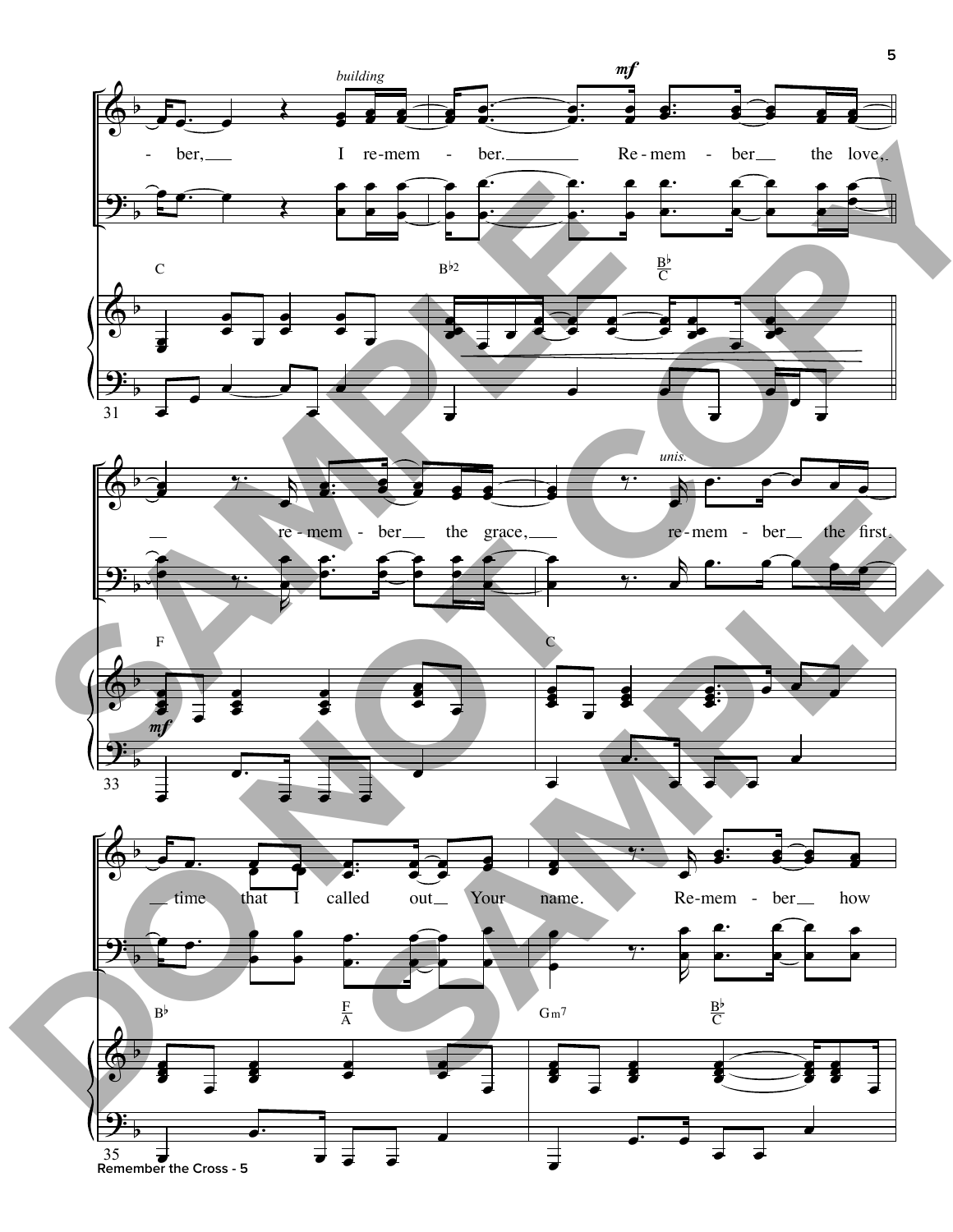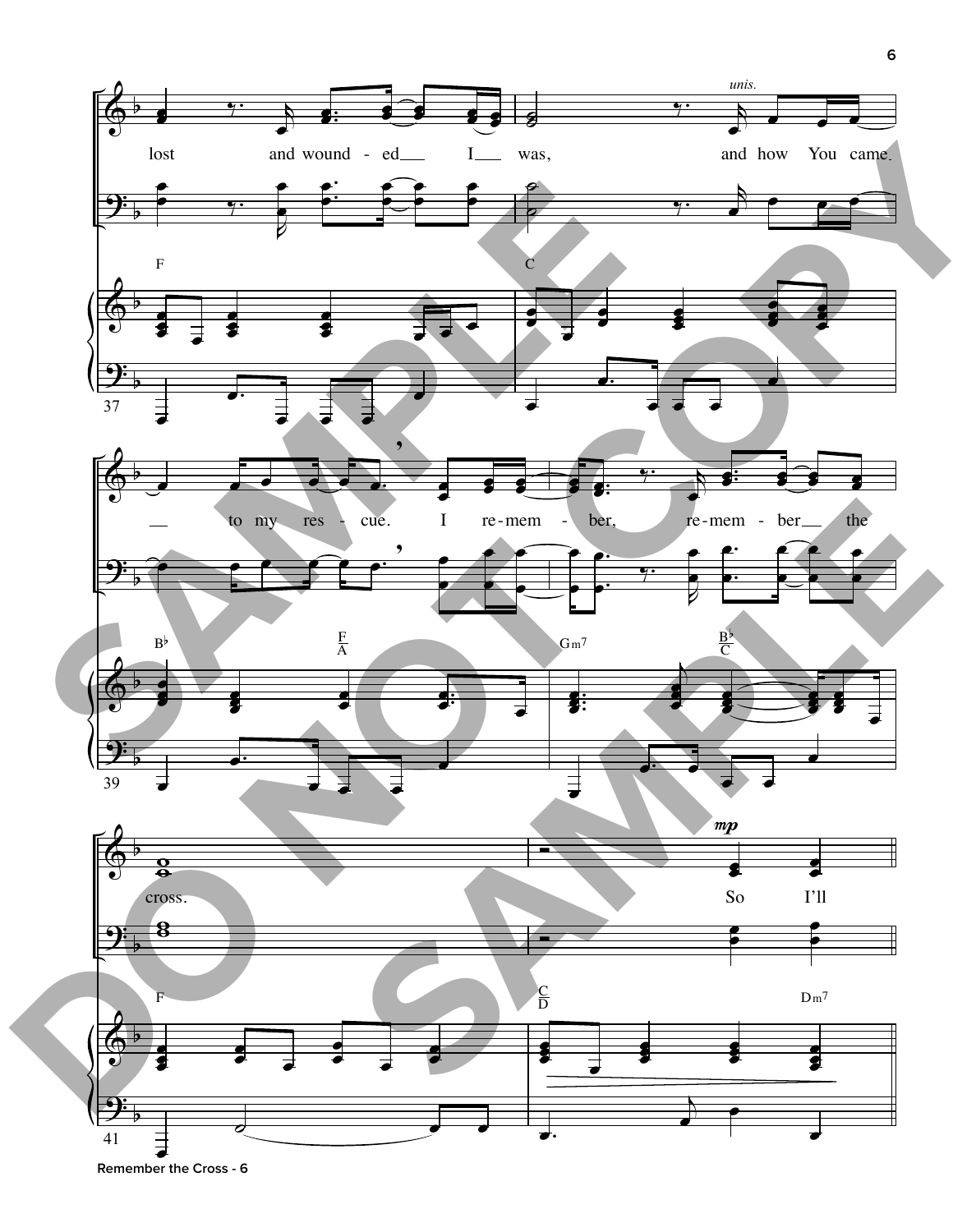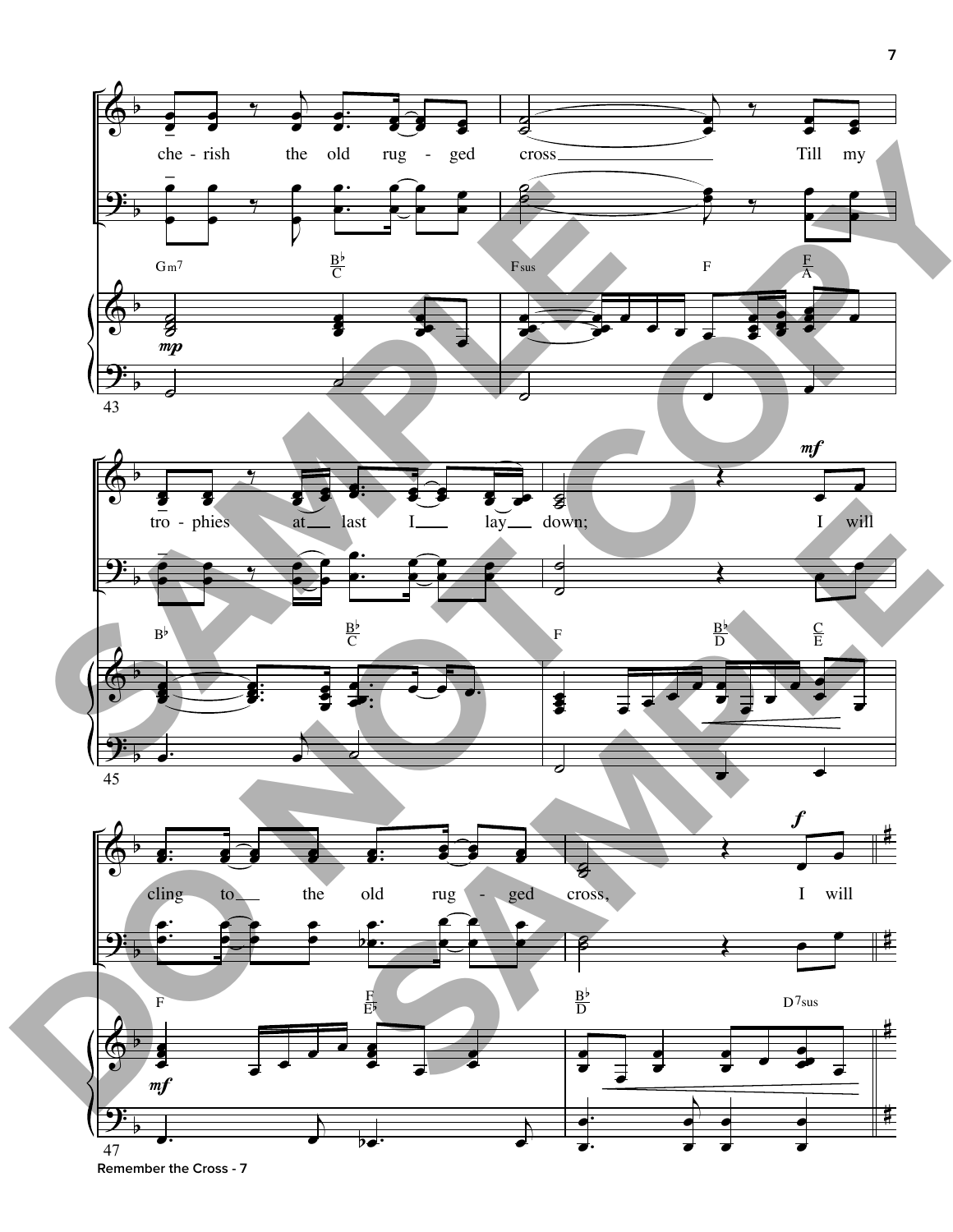

**8**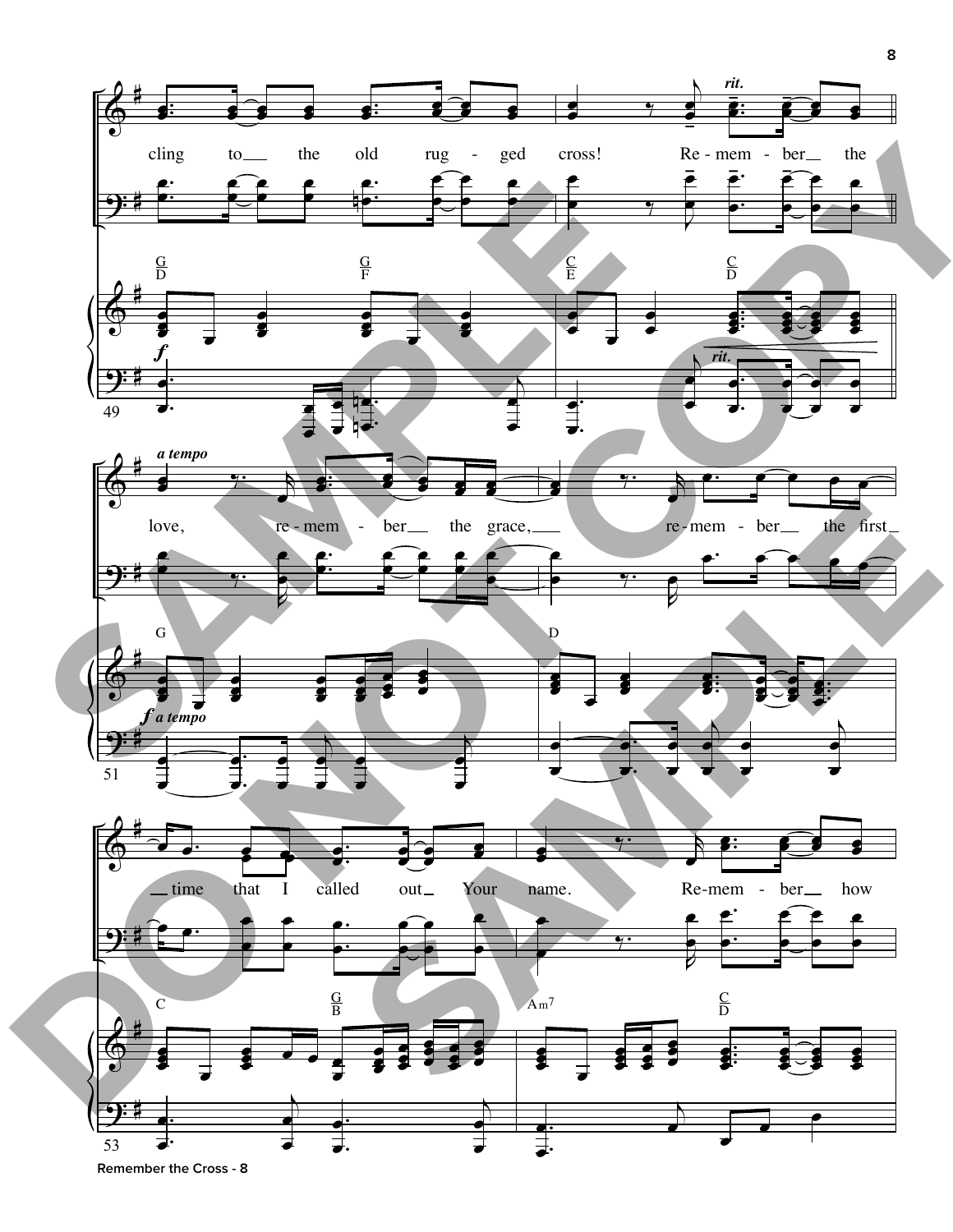

**Remember the Cross - 9**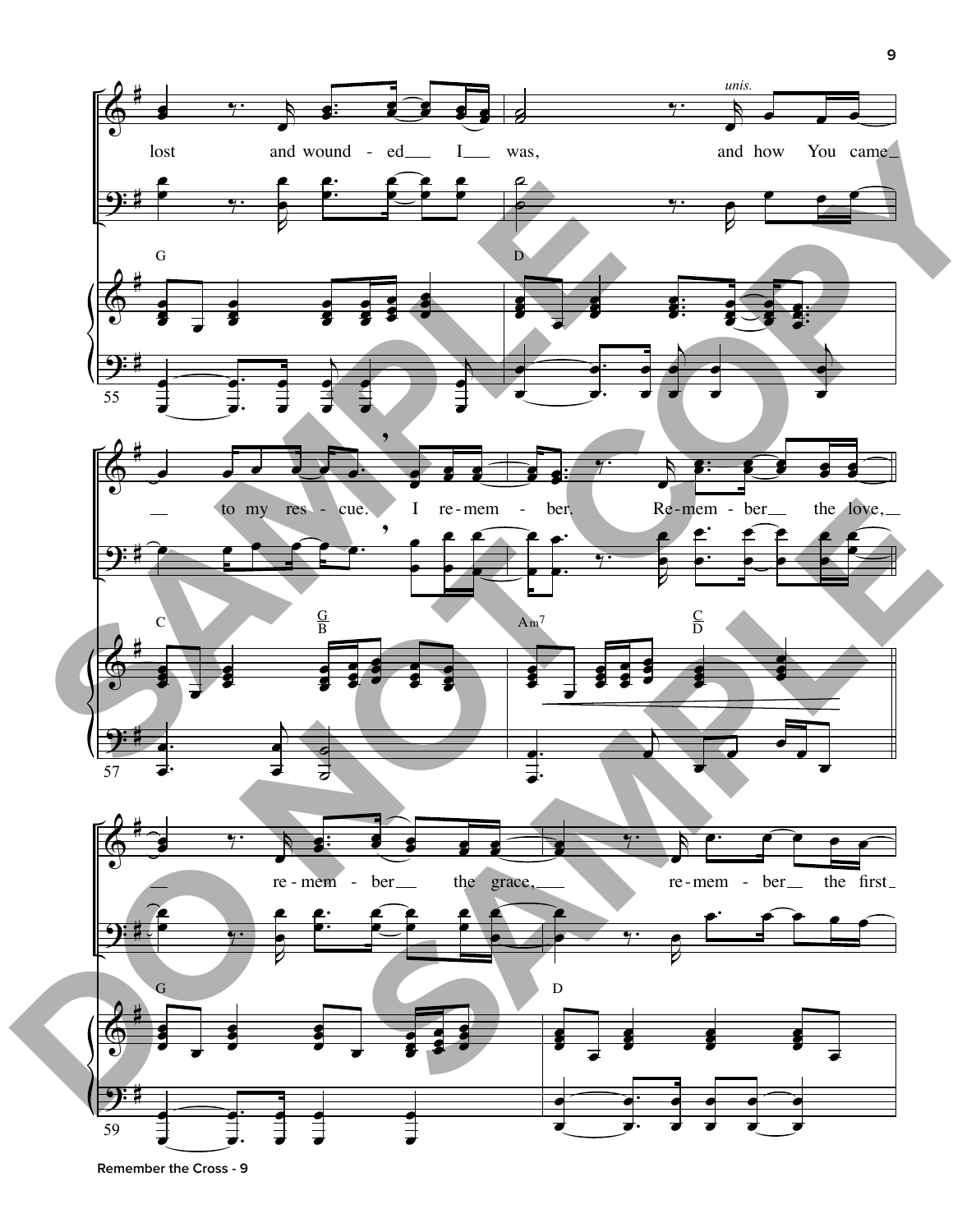

**Remember the Cross - 10**